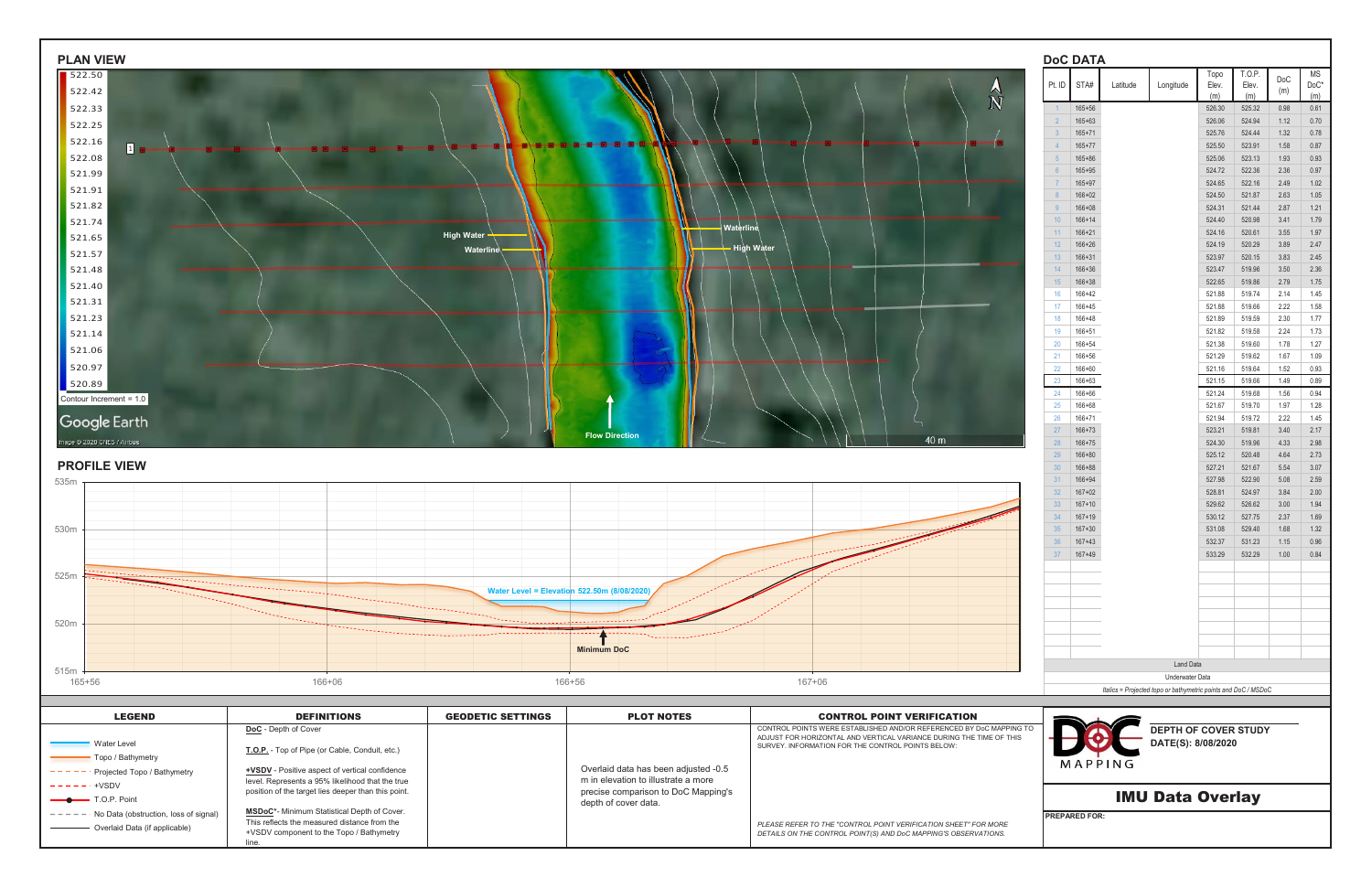| <b>PLAN VIEW</b>                                                                   |                                                                                                         |                                             |                                                                                  |                                                                                                          |                        | <b>DoC DATA</b>                         |                                                                                   |                  |                  |              |                            |
|------------------------------------------------------------------------------------|---------------------------------------------------------------------------------------------------------|---------------------------------------------|----------------------------------------------------------------------------------|----------------------------------------------------------------------------------------------------------|------------------------|-----------------------------------------|-----------------------------------------------------------------------------------|------------------|------------------|--------------|----------------------------|
| $\sqrt{522.50}$<br>522.42                                                          |                                                                                                         |                                             |                                                                                  |                                                                                                          |                        | Pt. ID $\sqrt{\text{STA#}}$<br>Latitude | Longitude                                                                         | Topo<br>Elev.    | T.O.P.<br>Elev.  | DoC<br>(m)   | ΜS<br>$\mathsf{DoC}^\star$ |
| 522.33                                                                             |                                                                                                         |                                             |                                                                                  | $\widehat{N}$                                                                                            |                        | $165 + 60$                              |                                                                                   | (m)<br>526.21    | (m)<br>525.16    | 1.05         | (m)<br>0.66                |
| 522.25                                                                             |                                                                                                         |                                             |                                                                                  |                                                                                                          |                        | $165 + 68$                              |                                                                                   | 525.94           | 524.98           | 0.96         | 0.51                       |
| 522.16                                                                             |                                                                                                         |                                             |                                                                                  |                                                                                                          |                        | $165 + 74$                              |                                                                                   | 525.69           | 524.65           | 1.04         | 0.64                       |
| 522.08                                                                             |                                                                                                         |                                             |                                                                                  |                                                                                                          | $\overline{4}$         | $165 + 82$<br>$165 + 89$                |                                                                                   | 525.38<br>525.13 | 524.34<br>523.96 | 1.04<br>1.16 | 0.62<br>0.74               |
| 521.99                                                                             |                                                                                                         |                                             |                                                                                  |                                                                                                          |                        | $165 + 95$                              |                                                                                   | 524.98           | 523.78           | 1.20         | 0.69                       |
| $\boxed{1}$<br>521.91                                                              |                                                                                                         |                                             |                                                                                  |                                                                                                          |                        | $166 + 01$                              |                                                                                   | 524.67           | 523.57           | 1.10         | 0.62                       |
| 521.82                                                                             |                                                                                                         |                                             |                                                                                  |                                                                                                          | 8<br>9                 | $166 + 07$<br>$166 + 12$                |                                                                                   | 524.43<br>524.43 | 523.14<br>522.64 | 1.30<br>1.78 | 0.70<br>0.90               |
| 521.74                                                                             |                                                                                                         |                                             |                                                                                  |                                                                                                          | 10 <sup>1</sup>        | $166 + 18$                              |                                                                                   | 524.33           | 522.23           | 2.10         | 0.95                       |
| 521.65                                                                             |                                                                                                         | High Water -                                | Waterline                                                                        |                                                                                                          | 11 <sup>1</sup>        | $166 + 24$                              |                                                                                   | 524.21           | 521.76           | 2.45         | 1.15                       |
| 521.57                                                                             |                                                                                                         | Waterline                                   |                                                                                  | <b>High Water</b>                                                                                        | 12<br>$13 -$           | $166 + 28$<br>$166 + 34$                |                                                                                   | 524.04<br>523.65 | 521.38<br>520.92 | 2.66<br>2.74 | 1.50<br>1.80               |
| 521.48                                                                             |                                                                                                         |                                             |                                                                                  |                                                                                                          | 14                     | $166 + 36$                              |                                                                                   | 522.61           | 520.75           | 1.87         | 1.00                       |
| 521.40                                                                             |                                                                                                         |                                             |                                                                                  |                                                                                                          | 15                     | 166+39                                  |                                                                                   | 521.91           | 520.51           | 1.40         | 0.94                       |
| 521.31                                                                             |                                                                                                         |                                             |                                                                                  |                                                                                                          | 16<br>17 <sub>17</sub> | 166+42<br>166+45                        |                                                                                   | 521.94<br>521.91 | 520.26<br>520.08 | 1.68<br>1.83 | 1.18<br>1.31               |
| 521.23                                                                             |                                                                                                         |                                             |                                                                                  |                                                                                                          | 18                     | 166+48                                  |                                                                                   | 521.79           | 520.05           | 1.74         | 1.17                       |
| 521.14                                                                             |                                                                                                         |                                             |                                                                                  |                                                                                                          | 19                     | 166+51                                  |                                                                                   | 521.67           | 520.04           | 1.63<br>1.41 | 1.00<br>0.79               |
| 521.06                                                                             |                                                                                                         |                                             |                                                                                  |                                                                                                          | 20<br>21               | 166+54<br>$166 + 58$                    |                                                                                   | 521.43<br>521.19 | 520.02<br>520.00 | 1.19         | 0.61                       |
| 520.97                                                                             |                                                                                                         |                                             |                                                                                  |                                                                                                          | 22                     | 166+61                                  |                                                                                   | 521.10           | 519.96           | 1.14         | 0.62                       |
| 520.89                                                                             |                                                                                                         |                                             |                                                                                  |                                                                                                          | 23<br>24               | 166+63                                  |                                                                                   | 521.14           | 519.93           | 1.21<br>1.41 | 0.68                       |
| Contour Increment = 1.0                                                            |                                                                                                         |                                             |                                                                                  |                                                                                                          | 25                     | 166+67<br>166+70                        |                                                                                   | 521.46<br>521.73 | 520.05<br>520.18 | 1.55         | 1.02<br>1.12               |
| Google Earth                                                                       |                                                                                                         |                                             |                                                                                  |                                                                                                          | 26                     | $166 + 72$                              |                                                                                   | 523.13           | 520.40           | 2.73         | 1.91                       |
| mage @ 2020 CNES / Airbus                                                          |                                                                                                         |                                             | <b>Flow Direction</b>                                                            | 40 <sub>m</sub>                                                                                          | 27<br>28               | $166 + 80$<br>166+88                    |                                                                                   | 524.78<br>527.26 | 522.52<br>524.76 | 2.26<br>2.50 | 1.10<br>1.36               |
|                                                                                    |                                                                                                         |                                             |                                                                                  |                                                                                                          | 29                     | 166+96                                  |                                                                                   | 528.56           | 527.09           | 1.47         | 0.78                       |
| <b>PROFILE VIEW</b>                                                                |                                                                                                         |                                             |                                                                                  |                                                                                                          | 30 <sup>7</sup>        | $167 + 05$                              |                                                                                   | 529.42           | 528.64           | 0.78         | 0.50                       |
|                                                                                    |                                                                                                         |                                             |                                                                                  |                                                                                                          | 31<br>32 <sup>2</sup>  | $167 + 14$<br>$167 + 23$                |                                                                                   | 530.04<br>530.79 | 529.08<br>529.55 | 0.96<br>1.23 | 0.57<br>0.64               |
|                                                                                    |                                                                                                         |                                             |                                                                                  |                                                                                                          | 33 <sup>°</sup>        | $167 + 32$                              |                                                                                   | 531.50           | 530.14           | 1.36         | 0.63                       |
|                                                                                    |                                                                                                         |                                             |                                                                                  |                                                                                                          | 34                     | $167 + 41$                              |                                                                                   | 532.58           | 531.18           | 1.40         | 0.68                       |
|                                                                                    |                                                                                                         |                                             |                                                                                  |                                                                                                          | 35                     | $167 + 48$                              |                                                                                   | 533.74           | 532.27           | 1.47         | 0.66                       |
|                                                                                    |                                                                                                         |                                             |                                                                                  |                                                                                                          |                        |                                         |                                                                                   |                  |                  |              |                            |
|                                                                                    |                                                                                                         |                                             |                                                                                  |                                                                                                          |                        |                                         |                                                                                   |                  |                  |              |                            |
|                                                                                    |                                                                                                         |                                             |                                                                                  |                                                                                                          |                        |                                         |                                                                                   |                  |                  |              |                            |
|                                                                                    |                                                                                                         | Water Level = Elevation 522.50m (8/08/2020) |                                                                                  |                                                                                                          |                        |                                         |                                                                                   |                  |                  |              |                            |
|                                                                                    |                                                                                                         |                                             |                                                                                  |                                                                                                          |                        |                                         |                                                                                   |                  |                  |              |                            |
|                                                                                    |                                                                                                         |                                             |                                                                                  |                                                                                                          |                        |                                         |                                                                                   |                  |                  |              |                            |
|                                                                                    |                                                                                                         |                                             | <b>Minimum DoC</b>                                                               |                                                                                                          |                        |                                         |                                                                                   |                  |                  |              |                            |
| $515m -$                                                                           |                                                                                                         |                                             |                                                                                  |                                                                                                          |                        |                                         | Land Data                                                                         |                  |                  |              |                            |
| 165+60                                                                             | 166+10                                                                                                  |                                             | 166+60                                                                           | $167 + 10$                                                                                               |                        |                                         | Underwater Data<br>Italics = Projected topo or bathymetric points and DoC / MSDoC |                  |                  |              |                            |
|                                                                                    |                                                                                                         |                                             |                                                                                  |                                                                                                          |                        |                                         |                                                                                   |                  |                  |              |                            |
| <b>LEGEND</b>                                                                      | <b>DEFINITIONS</b>                                                                                      | <b>GEODETIC SETTINGS</b>                    | <b>PLOT NOTES</b>                                                                | <b>CONTROL POINT VERIFICATION</b><br>CONTROL POINTS WERE ESTABLISHED AND/OR REFERENCED BY DoC MAPPING TO |                        |                                         |                                                                                   |                  |                  |              |                            |
| <b>Water Level</b>                                                                 | DoC - Depth of Cover                                                                                    |                                             |                                                                                  | ADJUST FOR HORIZONTAL AND VERTICAL VARIANCE DURING THE TIME OF THIS                                      |                        |                                         | <b>DEPTH OF COVER STUDY</b><br>DATE(S): 8/08/2020                                 |                  |                  |              |                            |
| - Topo / Bathymetry                                                                | T.O.P. - Top of Pipe (or Cable, Conduit, etc.)                                                          |                                             |                                                                                  | SURVEY. INFORMATION FOR THE CONTROL POINTS BELOW:                                                        |                        |                                         |                                                                                   |                  |                  |              |                            |
| $---$ - - Projected Topo / Bathymetry                                              | +VSDV - Positive aspect of vertical confidence                                                          |                                             | Overlaid data has been adjusted 0.4 m                                            |                                                                                                          |                        | MAPPING                                 |                                                                                   |                  |                  |              |                            |
| $------+VSDV$                                                                      | level. Represents a 95% likelihood that the true<br>position of the target lies deeper than this point. |                                             | in elevation, and -3 m in distance to<br>illustrate a more precise comparison to |                                                                                                          |                        |                                         |                                                                                   |                  |                  |              |                            |
| T.O.P. Point                                                                       |                                                                                                         |                                             | DoC Mapping's depth of cover data.                                               |                                                                                                          |                        |                                         | <b>IMU Data Overlay</b>                                                           |                  |                  |              |                            |
| $- - - -$ No Data (obstruction, loss of signal)<br>- Overlaid Data (if applicable) | MSDoC*- Minimum Statistical Depth of Cover.<br>This reflects the measured distance from the             |                                             |                                                                                  | PLEASE REFER TO THE "CONTROL POINT VERIFICATION SHEET" FOR MORE                                          |                        | <b>PREPARED FOR:</b>                    |                                                                                   |                  |                  |              |                            |
|                                                                                    | +VSDV component to the Topo / Bathymetry<br>line.                                                       |                                             |                                                                                  | DETAILS ON THE CONTROL POINT(S) AND DoC MAPPING'S OBSERVATIONS.                                          |                        |                                         |                                                                                   |                  |                  |              |                            |
|                                                                                    |                                                                                                         |                                             |                                                                                  |                                                                                                          |                        |                                         |                                                                                   |                  |                  |              |                            |



| <b>LEGEND</b>                         | <b>DEFINITIONS</b>                                    | <b>GEODETIC SETTINGS</b> | <b>PLOT NOTES</b>                                                             | <b>CONTROL POINT VERIFICATION</b>                                                                                                          |                            |
|---------------------------------------|-------------------------------------------------------|--------------------------|-------------------------------------------------------------------------------|--------------------------------------------------------------------------------------------------------------------------------------------|----------------------------|
|                                       | <b>DoC</b> - Depth of Cover                           |                          |                                                                               | CONTROL POINTS WERE ESTABLISHED AND/OR REFERENCED BY DoC MAPPING TO<br>ADJUST FOR HORIZONTAL AND VERTICAL VARIANCE DURING THE TIME OF THIS | <b>DEPTH OF COVER STUD</b> |
| Water Level                           | T.O.P. - Top of Pipe (or Cable, Conduit, etc.)        |                          |                                                                               | SURVEY. INFORMATION FOR THE CONTROL POINTS BELOW:                                                                                          | DATE(S): 8/08/2020         |
| Topo / Bathymetry                     |                                                       |                          |                                                                               |                                                                                                                                            | MAPPING                    |
| · Projected Topo / Bathymetry         | <b>+VSDV</b> - Positive aspect of vertical confidence |                          | Overlaid data has been adjusted 0.4 m                                         |                                                                                                                                            |                            |
| $- - - - - - +$ VSDV                  | level. Represents a 95% likelihood that the true      |                          | in elevation, and -3 m in distance to                                         |                                                                                                                                            |                            |
| $\longrightarrow$ T.O.P. Point        | position of the target lies deeper than this point.   |                          | illustrate a more precise comparison to<br>DoC Mapping's depth of cover data. |                                                                                                                                            | <b>IMU Data Overlay</b>    |
| No Data (obstruction, loss of signal) | <b>MSDoC*-</b> Minimum Statistical Depth of Cover.    |                          |                                                                               |                                                                                                                                            | <b>IPREPARED FOR:</b>      |
|                                       | This reflects the measured distance from the          |                          |                                                                               | PLEASE REFER TO THE "CONTROL POINT VERIFICATION SHEET" FOR MORE                                                                            |                            |
| Overlaid Data (if applicable)         | +VSDV component to the Topo / Bathymetry              |                          |                                                                               | DETAILS ON THE CONTROL POINT(S) AND DoC MAPPING'S OBSERVATIONS.                                                                            |                            |
|                                       |                                                       |                          |                                                                               |                                                                                                                                            |                            |

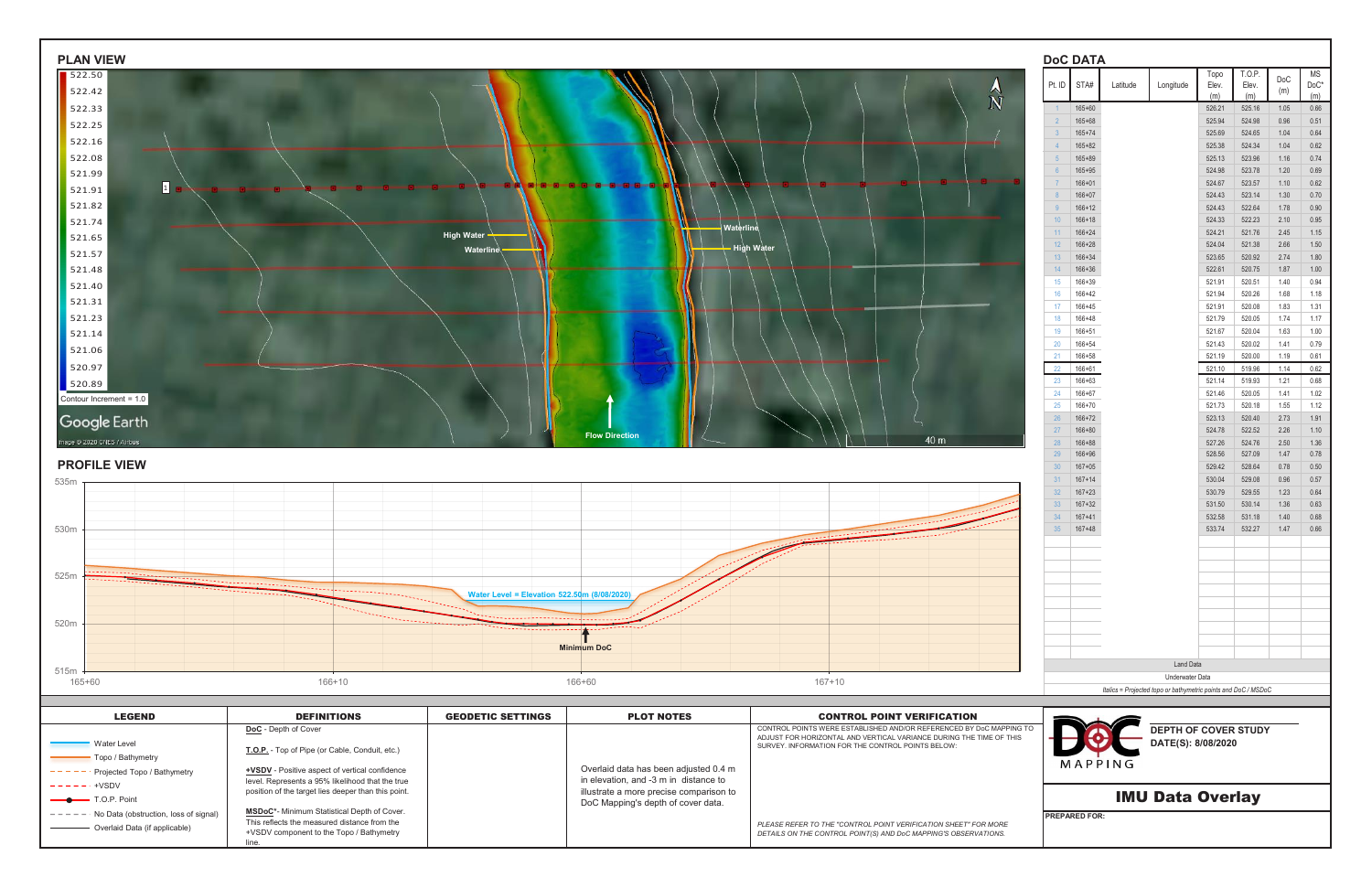| <b>PLAN VIEW</b>                                             |                                                                                             |                          |                                                                               |                                                                                                                                            | <b>DoC DATA</b>                   |                          |                                                                                   |                  |                  |              |                            |
|--------------------------------------------------------------|---------------------------------------------------------------------------------------------|--------------------------|-------------------------------------------------------------------------------|--------------------------------------------------------------------------------------------------------------------------------------------|-----------------------------------|--------------------------|-----------------------------------------------------------------------------------|------------------|------------------|--------------|----------------------------|
| $\sqrt{522.50}$                                              |                                                                                             |                          |                                                                               |                                                                                                                                            | Pt. ID $\sqrt{\frac{1}{10}}$ STA# | Latitude                 | Longitude                                                                         | Topo<br>Elev.    | T.O.P.<br>Elev.  | DoC          | MS<br>$\mathsf{DoC}^\star$ |
| 522.42                                                       |                                                                                             |                          |                                                                               | $\hat{\vec{N}}$                                                                                                                            |                                   |                          |                                                                                   | (m)              | (m)              | (m)          | (m)                        |
| 522.33                                                       |                                                                                             |                          |                                                                               |                                                                                                                                            |                                   | 166+01<br>$166 + 08$     |                                                                                   | 526.44<br>526.33 | 525.52<br>525.45 | 0.92<br>0.88 | 0.35<br>0.28               |
| 522.25                                                       |                                                                                             |                          |                                                                               |                                                                                                                                            |                                   | $166 + 14$               |                                                                                   | 526.03           | 525.16           | 0.87         | 0.25                       |
| 522.16                                                       |                                                                                             |                          |                                                                               |                                                                                                                                            | $\overline{4}$                    | $166 + 21$               |                                                                                   | 525.84           | 525.02           | 0.82         | 0.21                       |
| 522.08                                                       |                                                                                             |                          |                                                                               |                                                                                                                                            | 5 <sup>5</sup>                    | $166 + 28$<br>$166 + 34$ |                                                                                   | 525.65<br>525.44 | 524.80<br>524.49 | 0.85<br>0.95 | 0.26<br>0.24               |
| 521.99<br>521.91                                             |                                                                                             |                          |                                                                               |                                                                                                                                            |                                   | $166 + 41$               |                                                                                   | 525.22           | 524.20           | 1.02         | 0.31                       |
| 521.82                                                       |                                                                                             |                          |                                                                               |                                                                                                                                            |                                   | 166+47                   |                                                                                   | 524.88           | 523.89           | 0.99         | 0.31                       |
| 521.74                                                       |                                                                                             |                          |                                                                               |                                                                                                                                            | -9<br>10                          | 166+54<br>166+60         |                                                                                   | 524.55<br>524.54 | 523.60<br>523.30 | 0.94<br>1.24 | 0.22<br>0.52               |
| $\boxed{1}$<br>521.65                                        |                                                                                             | High Water -             | Waterline                                                                     |                                                                                                                                            | 11 <sup>1</sup>                   | 166+67                   |                                                                                   | 524.22           | 523.04           | 1.18         | 0.46                       |
| 521.57                                                       |                                                                                             | Waterline                |                                                                               | <b>High Water</b>                                                                                                                          | 12<br>$13 -$                      | $166 + 73$<br>$166 + 78$ |                                                                                   | 523.97<br>523.79 | 522.82<br>522.47 | 1.16<br>1.32 | 0.50<br>0.73               |
| 521.48                                                       |                                                                                             |                          |                                                                               |                                                                                                                                            | 14                                | $166 + 81$               |                                                                                   | 523.38           | 522.12           | 1.26         | 0.88                       |
| 521.40                                                       |                                                                                             |                          |                                                                               |                                                                                                                                            | 15                                | $166 + 82$               |                                                                                   | 522.58           | 522.03           | 0.55         | 0.19                       |
| 521.31                                                       |                                                                                             |                          |                                                                               |                                                                                                                                            | 16<br>17                          | 166+86<br>166+89         |                                                                                   | 521.84<br>521.90 | 521.69<br>521.40 | 0.15<br>0.50 | $-0.16$<br>0.17            |
| 521.23                                                       |                                                                                             |                          |                                                                               |                                                                                                                                            | 18                                | 166+92                   |                                                                                   | 521.80           | 521.12           | 0.68         | 0.32                       |
| 521.14                                                       |                                                                                             |                          |                                                                               |                                                                                                                                            | 19                                | 166+95                   |                                                                                   | 521.76           | 520.89           | 0.87         | $0.56\,$                   |
| 521.06                                                       |                                                                                             |                          |                                                                               |                                                                                                                                            | 20<br>21                          | 166+98<br>$167 + 01$     |                                                                                   | 521.60<br>521.24 | 520.61<br>520.49 | 0.99<br>0.75 | 0.67<br>0.38               |
| 520.97                                                       |                                                                                             |                          |                                                                               |                                                                                                                                            | 22                                | $167 + 04$               |                                                                                   | 521.18           | 520.51           | 0.67         | 0.37                       |
| 520.89                                                       |                                                                                             |                          |                                                                               |                                                                                                                                            | 23                                | $167 + 07$               |                                                                                   | 521.15           | 520.53           | 0.62         | 0.32                       |
| Contour Increment = 1.0                                      |                                                                                             |                          |                                                                               |                                                                                                                                            | 24<br>25                          | $167 + 10$<br>$167 + 14$ |                                                                                   | 521.26<br>521.86 | 520.57<br>521.02 | 0.69<br>0.84 | 0.41<br>0.59               |
| Google Earth                                                 |                                                                                             |                          |                                                                               |                                                                                                                                            | 26                                | $167 + 16$               |                                                                                   | 523.27           | 521.53           | 1.74         | 1.06                       |
|                                                              |                                                                                             |                          | <b>Flow Direction</b>                                                         | 40 m                                                                                                                                       | 27                                | $167 + 22$               |                                                                                   | 524.03           | 522.72           | 1.31         | 0.52                       |
| mage @ 2020 CNES / Airbus                                    |                                                                                             |                          |                                                                               |                                                                                                                                            | 28<br>29                          | $167 + 27$<br>$167 + 35$ |                                                                                   | 525.65<br>527.67 | 523.91<br>525.41 | 1.74<br>2.26 | 0.53<br>1.01               |
| <b>PROFILE VIEW</b>                                          |                                                                                             |                          |                                                                               |                                                                                                                                            | 30 <sup>°</sup>                   | $167 + 43$               |                                                                                   | 528.79           | 526.94           | 1.86         | 0.59                       |
|                                                              |                                                                                             |                          |                                                                               |                                                                                                                                            | 31                                | $167 + 52$               |                                                                                   | 529.60           | 528.37           | 1.23         | 0.60                       |
|                                                              |                                                                                             |                          |                                                                               |                                                                                                                                            | 32 <sup>2</sup><br>33             | $167 + 61$<br>$167 + 71$ |                                                                                   | 530.37<br>531.03 | 529.19<br>530.04 | 1.17<br>0.99 | 0.60<br>0.58               |
|                                                              |                                                                                             |                          |                                                                               |                                                                                                                                            | 34 <sup>2</sup>                   | $167 + 80$               |                                                                                   | 531.95           | 531.10           | 0.85         | 0.54                       |
|                                                              |                                                                                             |                          |                                                                               |                                                                                                                                            | 35                                | $167 + 87$               |                                                                                   | 532.94           | 532.15           | 0.79         | 0.52                       |
|                                                              |                                                                                             |                          |                                                                               |                                                                                                                                            |                                   |                          |                                                                                   |                  |                  |              |                            |
|                                                              |                                                                                             |                          |                                                                               |                                                                                                                                            |                                   |                          |                                                                                   |                  |                  |              |                            |
|                                                              |                                                                                             |                          |                                                                               |                                                                                                                                            |                                   |                          |                                                                                   |                  |                  |              |                            |
|                                                              | ---------------                                                                             |                          | Water Level = Elevation 522.50m (8/08/2020)                                   |                                                                                                                                            |                                   |                          |                                                                                   |                  |                  |              |                            |
| 520m                                                         |                                                                                             |                          |                                                                               |                                                                                                                                            |                                   |                          |                                                                                   |                  |                  |              |                            |
|                                                              |                                                                                             | <b>Minimum DoC</b>       |                                                                               |                                                                                                                                            |                                   |                          |                                                                                   |                  |                  |              |                            |
|                                                              |                                                                                             |                          |                                                                               |                                                                                                                                            |                                   |                          |                                                                                   |                  |                  |              |                            |
|                                                              |                                                                                             |                          |                                                                               |                                                                                                                                            |                                   |                          | <b>Land Data</b>                                                                  |                  |                  |              |                            |
| 515m<br>166+01                                               | 166+51                                                                                      |                          | $167 + 01$                                                                    | $167 + 51$                                                                                                                                 |                                   |                          | Underwater Data<br>Italics = Projected topo or bathymetric points and DoC / MSDoC |                  |                  |              |                            |
|                                                              |                                                                                             |                          |                                                                               |                                                                                                                                            |                                   |                          |                                                                                   |                  |                  |              |                            |
| <b>LEGEND</b>                                                | <b>DEFINITIONS</b>                                                                          | <b>GEODETIC SETTINGS</b> | <b>PLOT NOTES</b>                                                             | <b>CONTROL POINT VERIFICATION</b>                                                                                                          |                                   |                          |                                                                                   |                  |                  |              |                            |
|                                                              | DoC - Depth of Cover                                                                        |                          |                                                                               | CONTROL POINTS WERE ESTABLISHED AND/OR REFERENCED BY DoC MAPPING TO<br>ADJUST FOR HORIZONTAL AND VERTICAL VARIANCE DURING THE TIME OF THIS |                                   |                          | <b>DEPTH OF COVER STUDY</b>                                                       |                  |                  |              |                            |
| <b>Water Level</b>                                           | T.O.P. - Top of Pipe (or Cable, Conduit, etc.)                                              |                          |                                                                               | SURVEY. INFORMATION FOR THE CONTROL POINTS BELOW:                                                                                          |                                   |                          | DATE(S): 8/08/2020                                                                |                  |                  |              |                            |
| - Topo / Bathymetry<br>$- - - -$ Projected Topo / Bathymetry | <b>+VSDV</b> - Positive aspect of vertical confidence                                       |                          | Overlaid data has been adjusted 3.3 m                                         |                                                                                                                                            |                                   | MAPPING                  |                                                                                   |                  |                  |              |                            |
| $------++VSDV$                                               | level. Represents a 95% likelihood that the true                                            |                          | in elevation, and 2 m in distance to                                          |                                                                                                                                            |                                   |                          |                                                                                   |                  |                  |              |                            |
| T.O.P. Point                                                 | position of the target lies deeper than this point.                                         |                          | illustrate a more precise comparison to<br>DoC Mapping's depth of cover data. |                                                                                                                                            |                                   |                          | <b>IMU Data Overlay</b>                                                           |                  |                  |              |                            |
| $---$ - - No Data (obstruction, loss of signal)              | MSDoC*- Minimum Statistical Depth of Cover.<br>This reflects the measured distance from the |                          |                                                                               |                                                                                                                                            | <b>PREPARED FOR:</b>              |                          |                                                                                   |                  |                  |              |                            |
| - Overlaid Data (if applicable)                              | +VSDV component to the Topo / Bathymetry                                                    |                          |                                                                               | PLEASE REFER TO THE "CONTROL POINT VERIFICATION SHEET" FOR MORE<br>DETAILS ON THE CONTROL POINT(S) AND DoC MAPPING'S OBSERVATIONS.         |                                   |                          |                                                                                   |                  |                  |              |                            |
|                                                              | line.                                                                                       |                          |                                                                               |                                                                                                                                            |                                   |                          |                                                                                   |                  |                  |              |                            |





| LEGEND                                                                   | <b>DEFINITIONS</b>                                                                                                                               | <b>GEODETIC SETTINGS</b> | <b>PLOT NOTES</b>                                                                                                     | <b>CONTROL POINT VERIFICATION</b>                                                                                                                                                               |                                                             |
|--------------------------------------------------------------------------|--------------------------------------------------------------------------------------------------------------------------------------------------|--------------------------|-----------------------------------------------------------------------------------------------------------------------|-------------------------------------------------------------------------------------------------------------------------------------------------------------------------------------------------|-------------------------------------------------------------|
| <b>Water Level</b><br>Topo / Bathymetry<br>Projected Topo / Bathymetry   | <b>DoC</b> - Depth of Cover<br>T.O.P. - Top of Pipe (or Cable, Conduit, etc.)<br><b>+VSDV</b> - Positive aspect of vertical confidence           |                          | Overlaid data has been adjusted 3.3 m                                                                                 | CONTROL POINTS WERE ESTABLISHED AND/OR REFERENCED BY DoC MAPPING TO<br>ADJUST FOR HORIZONTAL AND VERTICAL VARIANCE DURING THE TIME OF THIS<br>SURVEY. INFORMATION FOR THE CONTROL POINTS BELOW: | <b>DEPTH OF COVER STUD</b><br>DATE(S): 8/08/2020<br>MAPPING |
| $- - - - - +$ +VSDV<br>$\longrightarrow$ T.O.P. Point                    | level. Represents a 95% likelihood that the true<br>position of the target lies deeper than this point.                                          |                          | in elevation, and 2 m in distance to<br>illustrate a more precise comparison to<br>DoC Mapping's depth of cover data. |                                                                                                                                                                                                 | <b>IMU Data Overlay</b>                                     |
| No Data (obstruction, loss of signal)<br>- Overlaid Data (if applicable) | MSDoC*- Minimum Statistical Depth of Cover.<br>This reflects the measured distance from the<br>+VSDV component to the Topo / Bathymetry<br>line. |                          |                                                                                                                       | PLEASE REFER TO THE "CONTROL POINT VERIFICATION SHEET" FOR MORE<br>DETAILS ON THE CONTROL POINT(S) AND DoC MAPPING'S OBSERVATIONS.                                                              | <b>IPREPARED FOR:</b>                                       |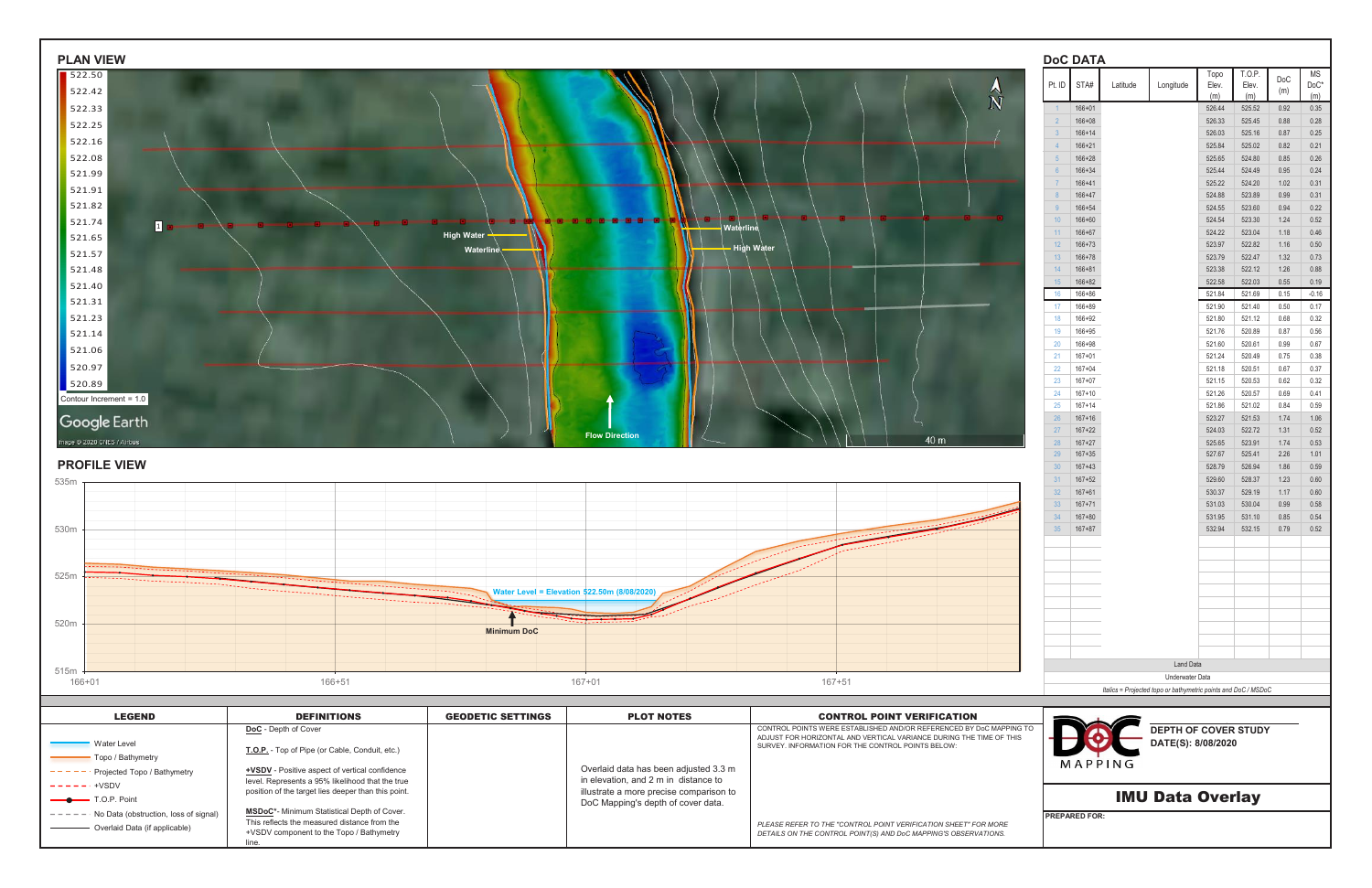| <b>PLAN VIEW</b>                                                                   |                                                                                                           |                           |                                                                                  |                                                                                                                          |                       | <b>DoC DATA</b>          |                                                                |                             |                  |                  |                |              |
|------------------------------------------------------------------------------------|-----------------------------------------------------------------------------------------------------------|---------------------------|----------------------------------------------------------------------------------|--------------------------------------------------------------------------------------------------------------------------|-----------------------|--------------------------|----------------------------------------------------------------|-----------------------------|------------------|------------------|----------------|--------------|
| $\sqrt{522.50}$                                                                    |                                                                                                           |                           |                                                                                  |                                                                                                                          |                       | Pt. ID $STA#$            | Latitude                                                       | Longitude                   | Topo<br>Elev.    | T.O.P.<br>Elev.  | $\mathsf{DoC}$ | MS<br>$DoC*$ |
| 522.42                                                                             |                                                                                                           |                           |                                                                                  | $\hat{\vec{N}}$                                                                                                          |                       |                          |                                                                |                             | (m)              | (m)              | (m)            | (m)          |
| 522.33                                                                             |                                                                                                           |                           |                                                                                  |                                                                                                                          |                       | $166 + 12$<br>$166 + 17$ |                                                                |                             | 526.64           | 525.44           | 1.20           | 0.61         |
| 522.25                                                                             |                                                                                                           |                           |                                                                                  |                                                                                                                          |                       | $166 + 23$               |                                                                |                             | 526.53<br>526.29 | 525.37<br>525.23 | 1.15<br>1.06   | 0.58<br>0.52 |
| 522.16                                                                             |                                                                                                           |                           |                                                                                  |                                                                                                                          | $\overline{4}$        | $166 + 28$               |                                                                |                             | 526.17           | 525.07           | 1.10           | 0.60         |
| 522.08                                                                             |                                                                                                           |                           |                                                                                  |                                                                                                                          |                       | $166 + 34$               |                                                                |                             | 526.04           | 524.91           | 1.14           | 0.62         |
| 521.99                                                                             |                                                                                                           |                           |                                                                                  |                                                                                                                          |                       | 166+40<br>166+46         |                                                                |                             | 525.88<br>525.77 | 524.73<br>524.55 | 1.15<br>1.22   | 0.62<br>0.69 |
| 521.91                                                                             |                                                                                                           |                           |                                                                                  |                                                                                                                          | 8                     | $166 + 52$               |                                                                |                             | 525.44           | 524.35           | 1.08           | 0.55         |
| 521.82                                                                             |                                                                                                           |                           |                                                                                  |                                                                                                                          |                       | 166+58                   |                                                                |                             | 525.14           | 524.10           | 1.04           | 0.52         |
| 521.74                                                                             |                                                                                                           |                           | Waterline                                                                        |                                                                                                                          | 10 <sup>1</sup><br>11 | 166+63<br>$166 + 70$     |                                                                |                             | 524.90<br>524.67 | 523.52<br>522.77 | 1.38<br>1.91   | 0.71<br>0.81 |
| 521.65                                                                             |                                                                                                           | High Water -<br>Waterline |                                                                                  | High Water                                                                                                               | 12                    | $166 + 75$               |                                                                |                             | 524.58           | 522.19           | 2.39           | 0.90         |
| 521.57                                                                             |                                                                                                           |                           |                                                                                  |                                                                                                                          | $13 -$                | $166 + 80$               |                                                                |                             | 524.39           | 521.64           | 2.75           | 0.84         |
| 1 <sub>0</sub><br>521.48                                                           |                                                                                                           |                           | -9-9-8                                                                           |                                                                                                                          | 14                    | 166+84                   |                                                                |                             | 524.20           | 521.20           | 3.01           | 0.98         |
| 521.40                                                                             |                                                                                                           |                           |                                                                                  |                                                                                                                          | 15 <sup>2</sup><br>16 | 166+88<br>166+92         |                                                                |                             | 523.90<br>523.38 | 520.68<br>520.24 | 3.22<br>3.14   | 1.14<br>1.48 |
| 521.31                                                                             |                                                                                                           |                           |                                                                                  |                                                                                                                          | 17                    | $166 + 94$               |                                                                |                             | 522.66           | 520.08           | 2.58           | 1.02         |
| 521.23                                                                             |                                                                                                           |                           |                                                                                  |                                                                                                                          | 18                    | 166+97                   |                                                                |                             | 521.81           | 519.95           | 1.86           | 1.16         |
| 521.14                                                                             |                                                                                                           |                           |                                                                                  |                                                                                                                          | 19<br>20              | $167 + 00$<br>$167 + 03$ |                                                                |                             | 521.72<br>521.67 | 519.86<br>519.82 | 1.86<br>1.85   | 1.26<br>1.24 |
| 521.06                                                                             |                                                                                                           |                           |                                                                                  |                                                                                                                          | 21                    | $167 + 06$               |                                                                |                             | 521.58           | 519.78           | 1.80           | 1.25         |
| 520.97                                                                             |                                                                                                           |                           |                                                                                  |                                                                                                                          | 22                    | $167 + 09$               |                                                                |                             | 521.45           | 519.72           | 1.73           | 1.25         |
| 520.89                                                                             |                                                                                                           |                           |                                                                                  |                                                                                                                          | 23                    | $167 + 12$               |                                                                |                             | 521.25           | 519.71           | 1.54           | 1.10         |
| Contour Increment = 1.0                                                            |                                                                                                           |                           |                                                                                  |                                                                                                                          | 24<br>25              | $167 + 15$<br>$167 + 18$ |                                                                |                             | 521.21<br>521.23 | 519.71<br>519.74 | 1.50<br>1.49   | 1.03<br>1.02 |
| Google Earth                                                                       |                                                                                                           |                           |                                                                                  |                                                                                                                          | 26                    | 167+21                   |                                                                |                             | 521.58           | 519.77           | 1.81           | 1.32         |
|                                                                                    |                                                                                                           |                           | <b>Flow Direction</b>                                                            | 40 m                                                                                                                     | 27                    | $167 + 24$               |                                                                |                             | 521.90           | 519.90           | 2.00           | 1.43         |
| mage @ 2020 CNES / Airbus                                                          |                                                                                                           |                           |                                                                                  |                                                                                                                          | 28<br>29              | $167 + 26$<br>$167 + 31$ |                                                                |                             | 522.78<br>524.27 | 520.11<br>520.64 | 2.67<br>3.63   | 0.98<br>1.34 |
| <b>PROFILE VIEW</b>                                                                |                                                                                                           |                           |                                                                                  |                                                                                                                          | 30 <sup>7</sup>       | $167 + 39$               |                                                                |                             | 525.78           | 521.97           | 3.82           | 1.27         |
|                                                                                    |                                                                                                           |                           |                                                                                  |                                                                                                                          | 31                    | $167 + 46$               |                                                                |                             | 527.49           | 524.32           | 3.18           | 1.11         |
|                                                                                    |                                                                                                           |                           |                                                                                  |                                                                                                                          | 32 <sup>2</sup><br>33 | $167 + 54$<br>$167 + 63$ |                                                                |                             | 528.76<br>529.64 | 526.47<br>527.74 | 2.29<br>1.90   | 1.13<br>0.64 |
|                                                                                    |                                                                                                           |                           |                                                                                  |                                                                                                                          | 34                    | $167 + 91$               |                                                                |                             | 532.51           | 531.15           | 1.36           | 0.94         |
|                                                                                    |                                                                                                           |                           |                                                                                  |                                                                                                                          | 35 <sup>2</sup>       | $168 + 00$               |                                                                |                             | 533.84           | 532.45           | 1.38           | 0.99         |
|                                                                                    |                                                                                                           |                           |                                                                                  |                                                                                                                          |                       |                          |                                                                |                             |                  |                  |                |              |
|                                                                                    |                                                                                                           |                           |                                                                                  |                                                                                                                          |                       |                          |                                                                |                             |                  |                  |                |              |
| ----------------------------------                                                 |                                                                                                           |                           |                                                                                  |                                                                                                                          |                       |                          |                                                                |                             |                  |                  |                |              |
|                                                                                    | ,,,,,,,,,,,,,,,,,,,,                                                                                      |                           | Water Level = Elevation 522.50m (8/08/2020)                                      |                                                                                                                          |                       |                          |                                                                |                             |                  |                  |                |              |
|                                                                                    |                                                                                                           |                           |                                                                                  |                                                                                                                          |                       |                          |                                                                |                             |                  |                  |                |              |
| 520m                                                                               |                                                                                                           | -------------             | . <u>.</u> .                                                                     |                                                                                                                          |                       |                          |                                                                |                             |                  |                  |                |              |
|                                                                                    |                                                                                                           | ,,,,,,,,,,                |                                                                                  |                                                                                                                          |                       |                          |                                                                |                             |                  |                  |                |              |
|                                                                                    |                                                                                                           |                           | <b>Minimum DoC</b>                                                               |                                                                                                                          |                       |                          |                                                                | Land Data                   |                  |                  |                |              |
| 515m<br>166+12                                                                     | 166+62                                                                                                    |                           | $167 + 12$                                                                       | $167 + 62$                                                                                                               |                       |                          |                                                                | Underwater Data             |                  |                  |                |              |
|                                                                                    |                                                                                                           |                           |                                                                                  |                                                                                                                          |                       |                          | Italics = Projected topo or bathymetric points and DoC / MSDoC |                             |                  |                  |                |              |
| <b>LEGEND</b>                                                                      | <b>DEFINITIONS</b>                                                                                        | <b>GEODETIC SETTINGS</b>  | <b>PLOT NOTES</b>                                                                | <b>CONTROL POINT VERIFICATION</b>                                                                                        |                       |                          |                                                                |                             |                  |                  |                |              |
|                                                                                    | DoC - Depth of Cover                                                                                      |                           |                                                                                  | CONTROL POINTS WERE ESTABLISHED AND/OR REFERENCED BY DoC MAPPING TO                                                      |                       |                          |                                                                | <b>DEPTH OF COVER STUDY</b> |                  |                  |                |              |
| <b>Water Level</b>                                                                 | T.O.P. - Top of Pipe (or Cable, Conduit, etc.)                                                            |                           |                                                                                  | ADJUST FOR HORIZONTAL AND VERTICAL VARIANCE DURING THE TIME OF THIS<br>SURVEY. INFORMATION FOR THE CONTROL POINTS BELOW: |                       |                          |                                                                | DATE(S): 8/08/2020          |                  |                  |                |              |
| - Topo / Bathymetry                                                                |                                                                                                           |                           |                                                                                  |                                                                                                                          |                       | MAPPING                  |                                                                |                             |                  |                  |                |              |
| $---$ - Projected Topo / Bathymetry                                                | <b>+VSDV</b> - Positive aspect of vertical confidence<br>level. Represents a 95% likelihood that the true |                           | Overlaid data has been adjusted 1 m in<br>elevation to illustrate a more precise |                                                                                                                          |                       |                          |                                                                |                             |                  |                  |                |              |
| $------+VSDV$                                                                      | position of the target lies deeper than this point.                                                       |                           | comparison to DoC Mapping's depth of                                             |                                                                                                                          |                       |                          |                                                                | <b>IMU Data Overlay</b>     |                  |                  |                |              |
| -T.O.P. Point                                                                      | MSDoC*- Minimum Statistical Depth of Cover.                                                               |                           | cover data.                                                                      |                                                                                                                          |                       |                          |                                                                |                             |                  |                  |                |              |
| $- - - -$ No Data (obstruction, loss of signal)<br>- Overlaid Data (if applicable) | This reflects the measured distance from the                                                              |                           |                                                                                  | PLEASE REFER TO THE "CONTROL POINT VERIFICATION SHEET" FOR MORE                                                          |                       | <b>PREPARED FOR:</b>     |                                                                |                             |                  |                  |                |              |
|                                                                                    | +VSDV component to the Topo / Bathymetry<br>line.                                                         |                           |                                                                                  | DETAILS ON THE CONTROL POINT(S) AND DoC MAPPING'S OBSERVATIONS.                                                          |                       |                          |                                                                |                             |                  |                  |                |              |
|                                                                                    |                                                                                                           |                           |                                                                                  |                                                                                                                          |                       |                          |                                                                |                             |                  |                  |                |              |





| <b>LEGEND</b>                                                          | <b>DEFINITIONS</b>                                                                                                                                                                         | <b>GEODETIC SETTINGS</b> | <b>PLOT NOTES</b>                                                                | <b>CONTROL POINT VERIFICATION</b>                                                                                                                                                               |                                                             |
|------------------------------------------------------------------------|--------------------------------------------------------------------------------------------------------------------------------------------------------------------------------------------|--------------------------|----------------------------------------------------------------------------------|-------------------------------------------------------------------------------------------------------------------------------------------------------------------------------------------------|-------------------------------------------------------------|
| Water Level<br>Topo / Bathymetry<br>Projected Topo / Bathymetry        | <b>DoC</b> - Depth of Cover<br>T.O.P. - Top of Pipe (or Cable, Conduit, etc.)<br><b>+VSDV</b> - Positive aspect of vertical confidence<br>level. Represents a 95% likelihood that the true |                          | Overlaid data has been adjusted 1 m in<br>elevation to illustrate a more precise | CONTROL POINTS WERE ESTABLISHED AND/OR REFERENCED BY DoC MAPPING TO<br>ADJUST FOR HORIZONTAL AND VERTICAL VARIANCE DURING THE TIME OF THIS<br>SURVEY. INFORMATION FOR THE CONTROL POINTS BELOW: | <b>DEPTH OF COVER STUD</b><br>DATE(S): 8/08/2020<br>MAPPING |
| $- - - - - - +$ VSDV<br>$\longrightarrow$ T.O.P. Point                 | position of the target lies deeper than this point.                                                                                                                                        |                          | comparison to DoC Mapping's depth of<br>cover data.                              |                                                                                                                                                                                                 | <b>IMU Data Overlay</b>                                     |
| No Data (obstruction, loss of signal)<br>Overlaid Data (if applicable) | <b>MSDoC*-</b> Minimum Statistical Depth of Cover.<br>This reflects the measured distance from the<br>+VSDV component to the Topo / Bathymetry                                             |                          |                                                                                  | PLEASE REFER TO THE "CONTROL POINT VERIFICATION SHEET" FOR MORE<br>DETAILS ON THE CONTROL POINT(S) AND DoC MAPPING'S OBSERVATIONS.                                                              | <b>IPREPARED FOR:</b>                                       |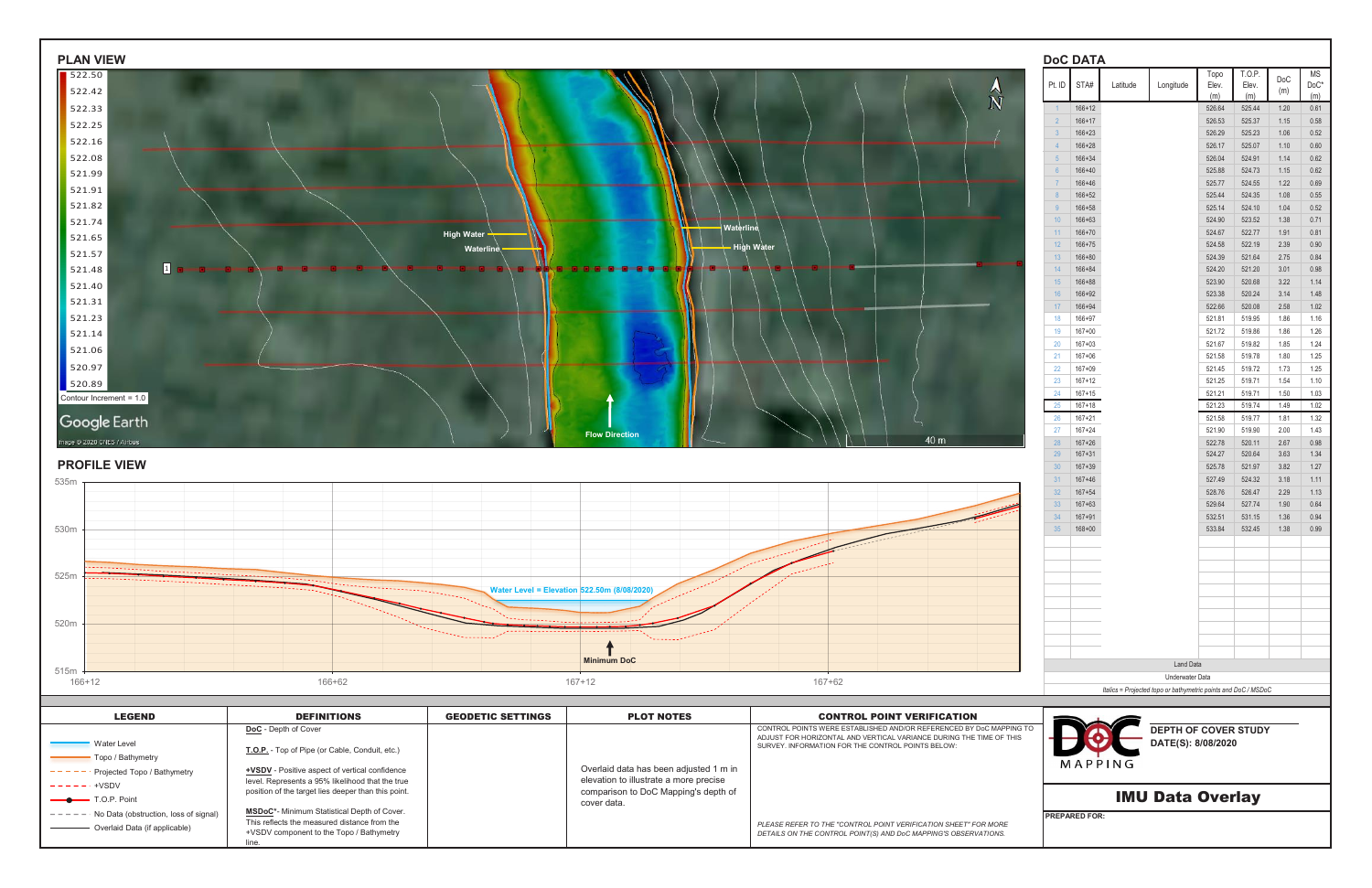| <b>Water Level</b><br>- Topo / Bathymetry<br>$---$ - - Projected Topo / Bathymetry<br>$------++VSDV$<br>-T.O.P. Point | +VSDV - Positive aspect of vertical confidence<br>level. Represents a 95% likelihood that the true<br>position of the target lies deeper than this point. |                              | m in elevation, and 2 m in distance to<br>illustrate a more precise comparison to |                                                                                                                                                                                                 | <b>IMU Data Overlay</b>                                                           |                                                          |                                                 |
|-----------------------------------------------------------------------------------------------------------------------|-----------------------------------------------------------------------------------------------------------------------------------------------------------|------------------------------|-----------------------------------------------------------------------------------|-------------------------------------------------------------------------------------------------------------------------------------------------------------------------------------------------|-----------------------------------------------------------------------------------|----------------------------------------------------------|-------------------------------------------------|
|                                                                                                                       | DoC - Depth of Cover<br>T.O.P. - Top of Pipe (or Cable, Conduit, etc.)                                                                                    |                              | Overlaid data has been adjusted -7.1                                              | CONTROL POINTS WERE ESTABLISHED AND/OR REFERENCED BY DoC MAPPING TO<br>ADJUST FOR HORIZONTAL AND VERTICAL VARIANCE DURING THE TIME OF THIS<br>SURVEY. INFORMATION FOR THE CONTROL POINTS BELOW: | MAPPING                                                                           | <b>DEPTH OF COVER STUDY</b><br>DATE(S): 8/08/2020        |                                                 |
| <b>LEGEND</b>                                                                                                         | <b>DEFINITIONS</b>                                                                                                                                        | <b>GEODETIC SETTINGS</b>     | <b>PLOT NOTES</b>                                                                 | <b>CONTROL POINT VERIFICATION</b>                                                                                                                                                               |                                                                                   |                                                          |                                                 |
| 515m<br>166+25                                                                                                        | 166+75                                                                                                                                                    |                              | $167 + 25$                                                                        | 167+75                                                                                                                                                                                          | Underwater Data<br>Italics = Projected topo or bathymetric points and DoC / MSDoC |                                                          |                                                 |
|                                                                                                                       |                                                                                                                                                           |                              | <b>Minimum DoC</b>                                                                |                                                                                                                                                                                                 | <b>Land Data</b>                                                                  |                                                          |                                                 |
| 520m                                                                                                                  |                                                                                                                                                           | ,,,,,,,,,,,,,,,,,,,,,,,,,,,, |                                                                                   |                                                                                                                                                                                                 |                                                                                   |                                                          |                                                 |
|                                                                                                                       |                                                                                                                                                           |                              | Water Level = Elevation 522.50m (8/08/2020)                                       |                                                                                                                                                                                                 |                                                                                   |                                                          |                                                 |
| 525m                                                                                                                  |                                                                                                                                                           |                              |                                                                                   |                                                                                                                                                                                                 |                                                                                   |                                                          |                                                 |
| 530m                                                                                                                  |                                                                                                                                                           |                              |                                                                                   |                                                                                                                                                                                                 |                                                                                   |                                                          |                                                 |
|                                                                                                                       |                                                                                                                                                           |                              |                                                                                   |                                                                                                                                                                                                 |                                                                                   |                                                          |                                                 |
| <b>PROFILE VIEW</b><br>535m                                                                                           |                                                                                                                                                           |                              |                                                                                   |                                                                                                                                                                                                 | 30 <sup>7</sup><br>$167 + 98$                                                     | 532.80<br>531.15                                         | 1.66<br>1.23                                    |
| mage @ 2020 CNES / Airbus                                                                                             |                                                                                                                                                           |                              | <b>Flow Direction</b>                                                             | 40 m                                                                                                                                                                                            | $167 + 61$<br>28<br>29<br>$167 + 70$                                              | 528.86<br>525.40<br>529.85<br>526.80                     | 1.53<br>3.46<br>1.57<br>3.05<br>1.63            |
| Google Earth                                                                                                          |                                                                                                                                                           |                              |                                                                                   |                                                                                                                                                                                                 | $167 + 35$<br>25<br>26<br>$167 + 44$<br>27<br>$167 + 53$                          | 524.21<br>521.54<br>525.63<br>522.76<br>527.37<br>524.00 | 2.66<br>1.42<br>2.87<br>1.45<br>3.37            |
| 520.89<br>Contour Increment = 1.0                                                                                     |                                                                                                                                                           |                              |                                                                                   |                                                                                                                                                                                                 | $167 + 29$<br>23<br>$167 + 31$<br>24                                              | 521.67<br>520.37<br>522.75<br>520.75                     | 0.68<br>1.30<br>2.00<br>1.32                    |
| 521.06<br>520.97                                                                                                      |                                                                                                                                                           |                              |                                                                                   |                                                                                                                                                                                                 | 20<br>$167 + 20$<br>21<br>$167 + 23$<br>22<br>$167 + 26$                          | 521.11<br>519.66<br>521.28<br>519.73<br>521.57<br>519.97 | 0.98<br>1.45<br>1.26<br>1.55<br>1.60<br>1.10    |
| $\boxed{1}$<br>521.23<br>521.14                                                                                       |                                                                                                                                                           |                              |                                                                                   |                                                                                                                                                                                                 | $167 + 14$<br>18<br>19<br>$167 + 17$                                              | 521.41<br>519.61<br>521.21<br>519.64                     | 1.80<br>1.36<br>1.09<br>1.57                    |
| 521.40<br>521.31                                                                                                      |                                                                                                                                                           |                              |                                                                                   |                                                                                                                                                                                                 | $167 + 05$<br>15<br>16<br>$167 + 08$<br>$167 + 11$<br>17                          | 521.78<br>519.91<br>521.70<br>519.71<br>521.69<br>519.65 | 1.87<br>1.17<br>1.99<br>1.57<br>2.05<br>1.58    |
| 521.57<br>521.48                                                                                                      |                                                                                                                                                           | Waterline                    |                                                                                   | <b>High Water</b>                                                                                                                                                                               | 166+99<br>13<br>$167 + 02$<br>14                                                  | 522.56<br>520.36<br>521.86<br>520.17                     | 0.82<br>2.20<br>0.97<br>1.70                    |
| 521.74<br>521.65                                                                                                      |                                                                                                                                                           | High Water -                 | Waterline                                                                         |                                                                                                                                                                                                 | 166+88<br>$10-10$<br>$11 -$<br>$166 + 93$<br>12<br>166+97                         | 524.41<br>521.33<br>524.03<br>520.86<br>523.61<br>520.56 | 3.09<br>1.05<br>0.93<br>3.17<br>0.98<br>3.05    |
| 521.91<br>521.82                                                                                                      |                                                                                                                                                           |                              |                                                                                   |                                                                                                                                                                                                 | $166 + 75$<br>166+82                                                              | 522.47<br>525.04<br>524.61<br>521.84                     | 2.57<br>1.05<br>2.78<br>0.95                    |
| 521.99                                                                                                                |                                                                                                                                                           |                              |                                                                                   |                                                                                                                                                                                                 | 166+61<br>166+68                                                                  | 525.58<br>523.16<br>525.36<br>522.95                     | 2.42<br>0.96<br>2.41<br>0.98                    |
| 522.16<br>522.08                                                                                                      |                                                                                                                                                           |                              |                                                                                   |                                                                                                                                                                                                 | 166+40<br>166+47<br>$\overline{4}$<br>$166 + 54$                                  | 525.92<br>524.24<br>525.79<br>523.78<br>523.40<br>525.72 | 0.86<br>1.67<br>2.02<br>0.90<br>2.32<br>0.97    |
| 522.33<br>522.25                                                                                                      |                                                                                                                                                           |                              |                                                                                   |                                                                                                                                                                                                 | 166+25<br>$166 + 33$                                                              | 526.39<br>524.85<br>526.11<br>524.50                     | 0.77<br>1.54<br>0.85<br>1.61                    |
|                                                                                                                       |                                                                                                                                                           |                              |                                                                                   | N                                                                                                                                                                                               | Pt. ID $\sqrt{\text{STA#}}$<br>Latitude<br>Longitude                              | T.O.P.<br>Topo<br>Elev.<br>Elev.<br>(m)<br>(m)           | ΜS<br>DoC<br>$\mathsf{DoC}^\star$<br>(m)<br>(m) |
| 522.50<br>522.42                                                                                                      |                                                                                                                                                           |                              |                                                                                   |                                                                                                                                                                                                 |                                                                                   |                                                          |                                                 |



| <b>LEGEND</b>                                      | <b>DEFINITIONS</b>                                                                       | <b>GEODETIC SETTINGS</b> | <b>PLOT NOTES</b>                                                             | <b>CONTROL POINT VERIFICATION</b>                                                                                                          |                            |
|----------------------------------------------------|------------------------------------------------------------------------------------------|--------------------------|-------------------------------------------------------------------------------|--------------------------------------------------------------------------------------------------------------------------------------------|----------------------------|
|                                                    | <b>DoC</b> - Depth of Cover                                                              |                          |                                                                               | CONTROL POINTS WERE ESTABLISHED AND/OR REFERENCED BY DoC MAPPING TO<br>ADJUST FOR HORIZONTAL AND VERTICAL VARIANCE DURING THE TIME OF THIS | <b>DEPTH OF COVER STUD</b> |
| Water Level                                        | T.O.P. - Top of Pipe (or Cable, Conduit, etc.)                                           |                          |                                                                               | SURVEY. INFORMATION FOR THE CONTROL POINTS BELOW:                                                                                          | DATE(S): 8/08/2020         |
| - Topo / Bathymetry<br>Projected Topo / Bathymetry | <b>+VSDV</b> - Positive aspect of vertical confidence                                    |                          | Overlaid data has been adjusted -7.1                                          |                                                                                                                                            | MAPPING                    |
| $- - - - - - +$ VSDV                               | level. Represents a 95% likelihood that the true                                         |                          | m in elevation, and 2 m in distance to                                        |                                                                                                                                            |                            |
| $\longrightarrow$ T.O.P. Point                     | position of the target lies deeper than this point.                                      |                          | illustrate a more precise comparison to<br>DoC Mapping's depth of cover data. |                                                                                                                                            | <b>IMU Data Overlay</b>    |
| $- -$ No Data (obstruction, loss of signal)        | MSDoC*- Minimum Statistical Depth of Cover.                                              |                          |                                                                               |                                                                                                                                            | <b>IPREPARED FOR:</b>      |
| Overlaid Data (if applicable)                      | This reflects the measured distance from the<br>+VSDV component to the Topo / Bathymetry |                          |                                                                               | PLEASE REFER TO THE "CONTROL POINT VERIFICATION SHEET" FOR MORE                                                                            |                            |
|                                                    |                                                                                          |                          |                                                                               | DETAILS ON THE CONTROL POINT(S) AND DoC MAPPING'S OBSERVATIONS.                                                                            |                            |